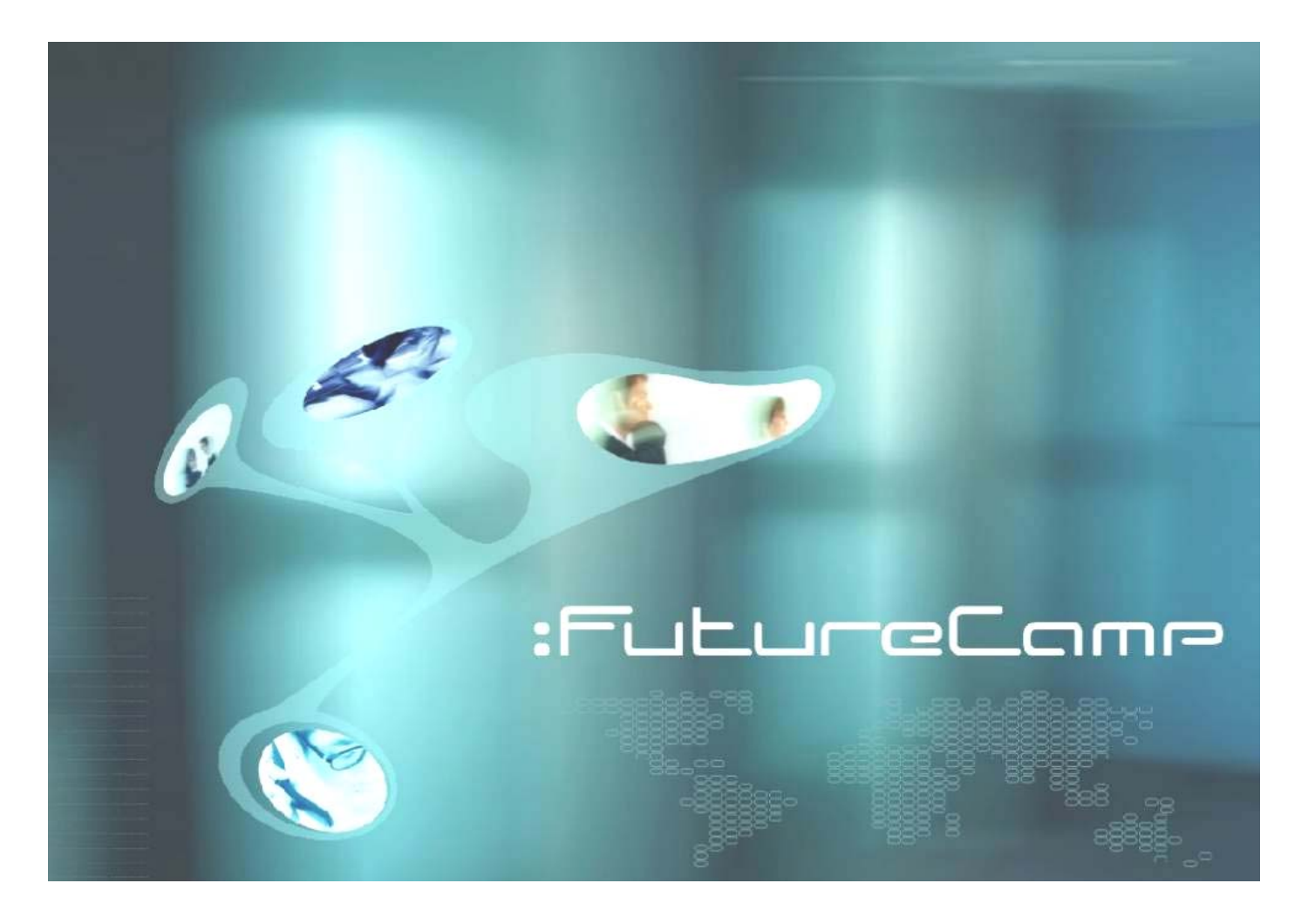

## JI-CDM-Services – Experiences from examples in China, Cyprus and Germany

Carbon Expo Side Event

**"Germany´s activities on the CDM/JI market"**

**Hosted by the Federal Ministry for the Environment and the German Emissions Trading Authority"**

> Thursday, May 3, 2007 Room 3

Dr. Roland Geres, FutureCamp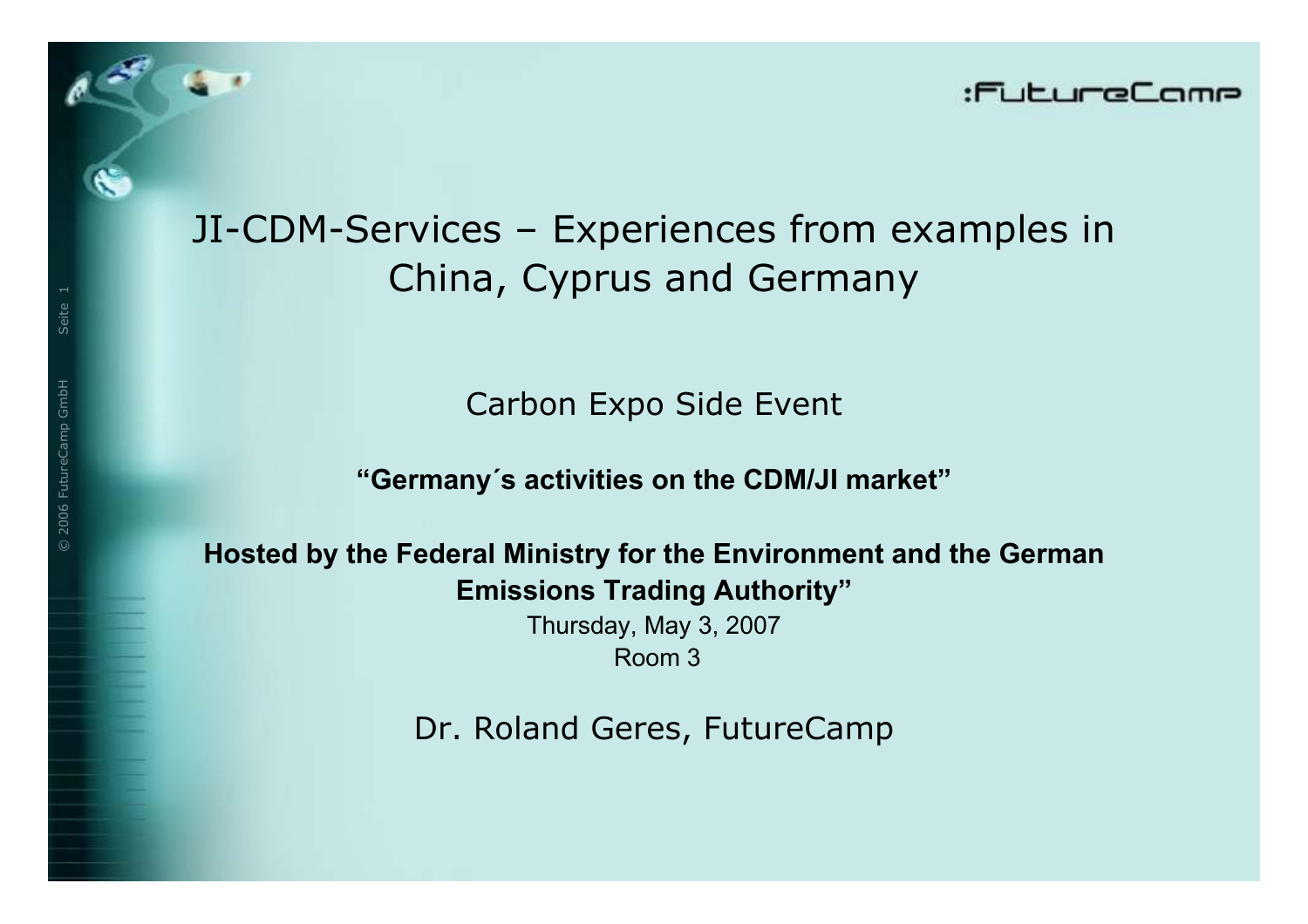#### :FutureCo

## FutureCamp – the Company at a Glance

‗ FutureCamp Ltd is

- $\bullet$  an independent company, founded in 2001
- a MBO of the former Mannesmann Pilotentwicklung
- located in Munich (main office), Berlin and Bottrop
- $\,$  staffed by an interdisciplinary team of 18
- $\_$  Our focus is to
	- deliver consultancy and services on EU-ETS, JI and CDM (**core business**)
	- deliver consultancy on innovation methodologies and processes
	- develop new businesses ("incubator"), based on new technologies in the sectors energy, materials, health
- Part of FutureCamp are
	- FutureCarbon Ltd, Bayreuth

(Hydrogen Storage Systems, Carbon Nanomaterials)

• Hepanet Ltd, Munich (Health, Lever Dialysis Services)



#### → You find us at CarbonExpo in Hall 11.1, Stand B058, "German Pavillon">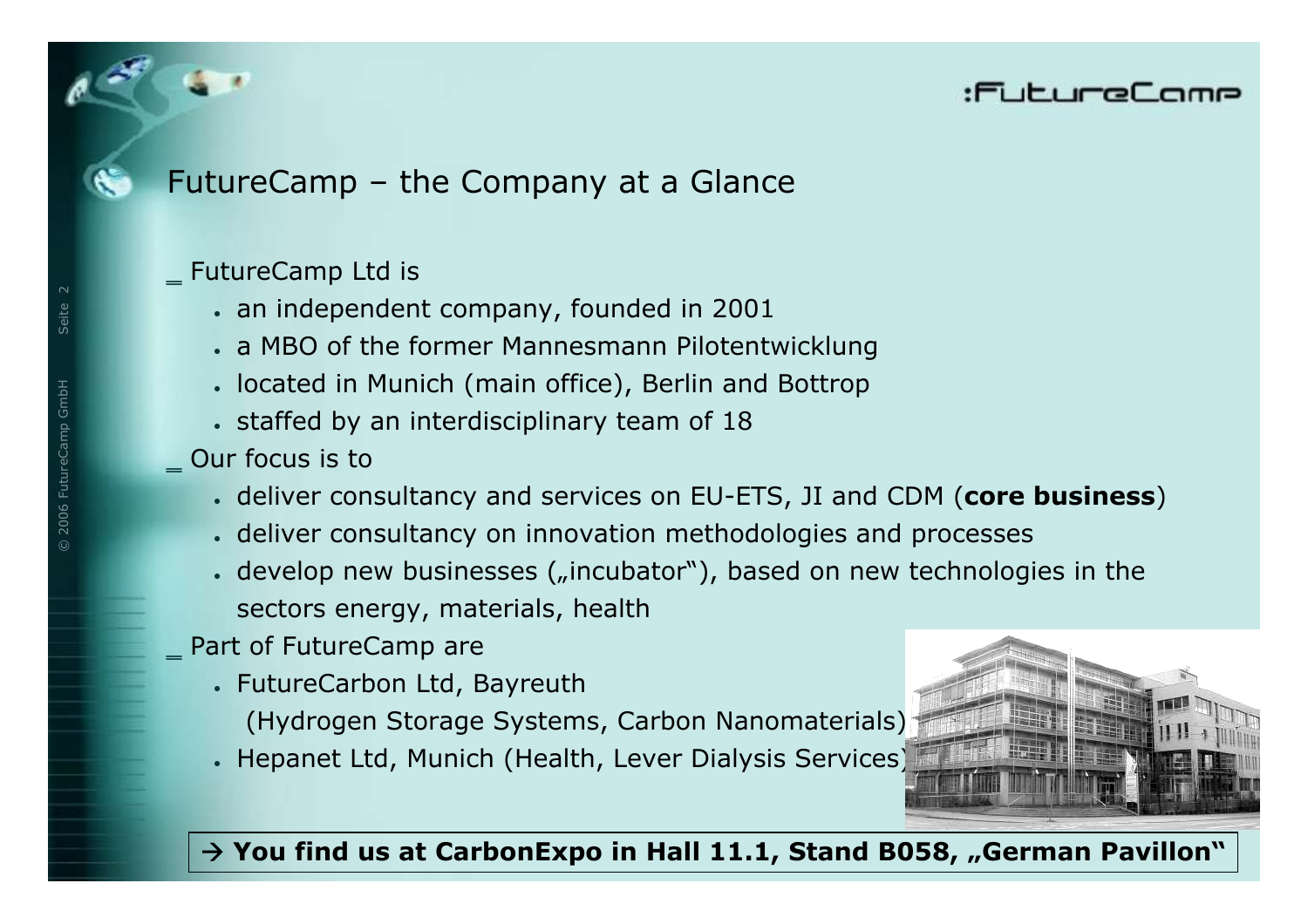#### :FutureCo

## Services in Emissions Trading and Kyoto-Mechanisms

#### ‗ EU Emissions Trading

- $\centerdot$  CO $_2$  Inventories, Monitoring
- Application for allocation of EU allowances
- Management System & Compliance Tools
- Strategic Consulting, Trading Support
- $\_$  JI, CDM and similar projects
	- Use as strategic element
	- Feasibility studies & PINs, Expert reports
	- Evaluation and development of baseline and monitoring methodologies, PDDs
	- Implementation of internal processes (Monitoring, quality!)
	- Support of negotiations with state authorities, stakeholders, validators, potential buyers and financial institutions
	- ‗ Carbon Offsetting Services
	- Development of new products and services,
	- Deployment and Market introduction
	- Climate Strategy Development
- $\mathcal{I}$  Individual) Information and Research and Reserve and Reserve and Reserve and Reserve and Reserve and Reserve and Reserve and Reserve and Reserve and Reserve and Reserve and Reserve and Reserve and Reserve and Res

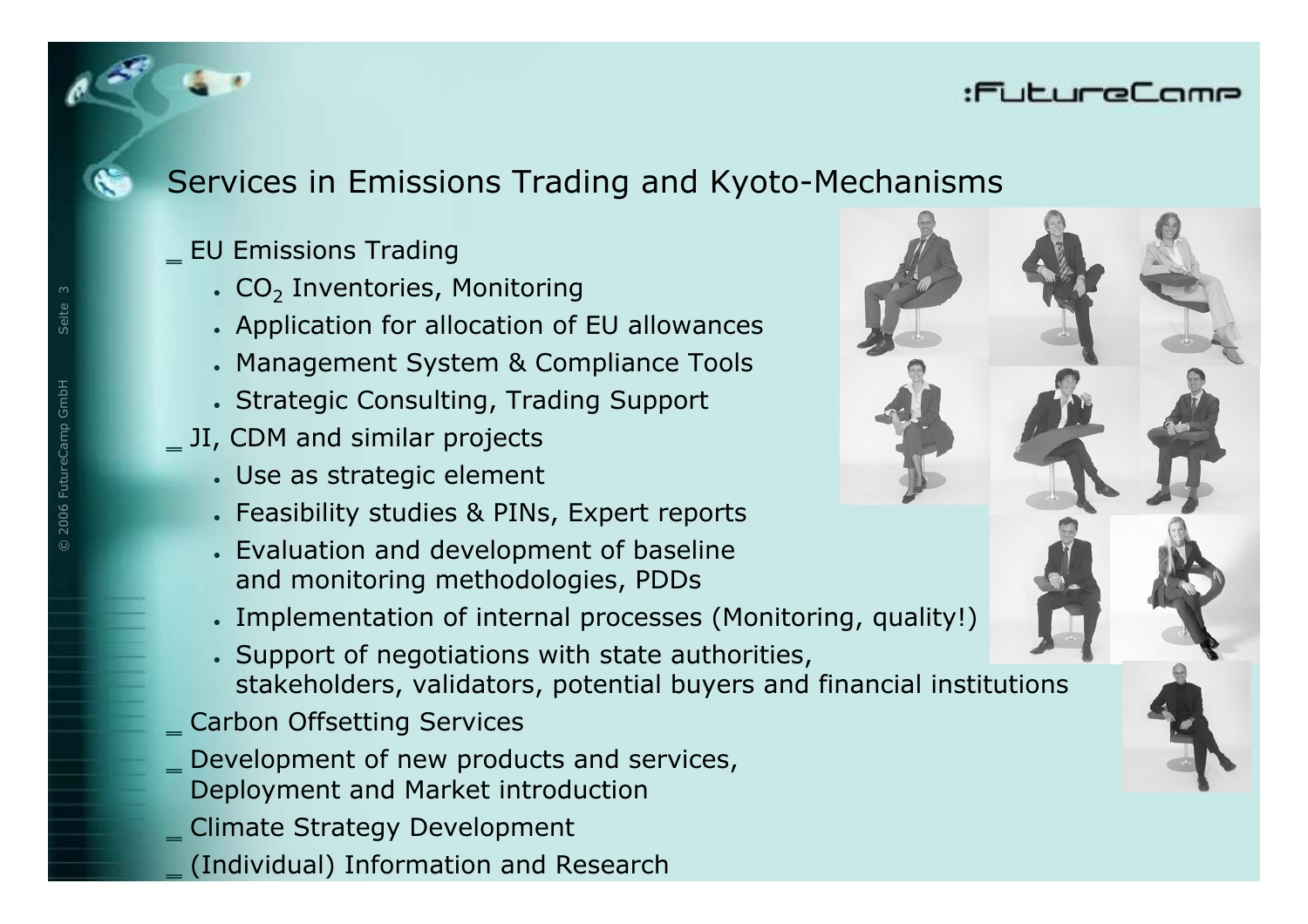#### :FutureCc

## References in JI/CDM and VER project activities

- $\_$  Preparation of PINs and PDDs, Steering of CDM / JI projects, incl. sale of credits
- ‗ Several *programmatic/sectoral* JI and national project activities
- ‗ About **30** JI, CDM and VER project activities in different stages:
	- PIN, PDD, under Validation
	- Registered Projects, running Projects
	- Closures of ERPAs, Procurement

Technologies: Coal mine methane, energy efficiency, fuel switch, wastewater treatment, renewable energy (biomass, geothermal, wind), building sector, transportation ‗ Countries: China, Cyprus, Ecuador, Germany, Hungary, Italy, Pakistan, Poland, Romania, Russia, Turkey, Ukraine

‗ Participation at UNFCCC conferences and methodology expert workshops Participation in official Working Groups

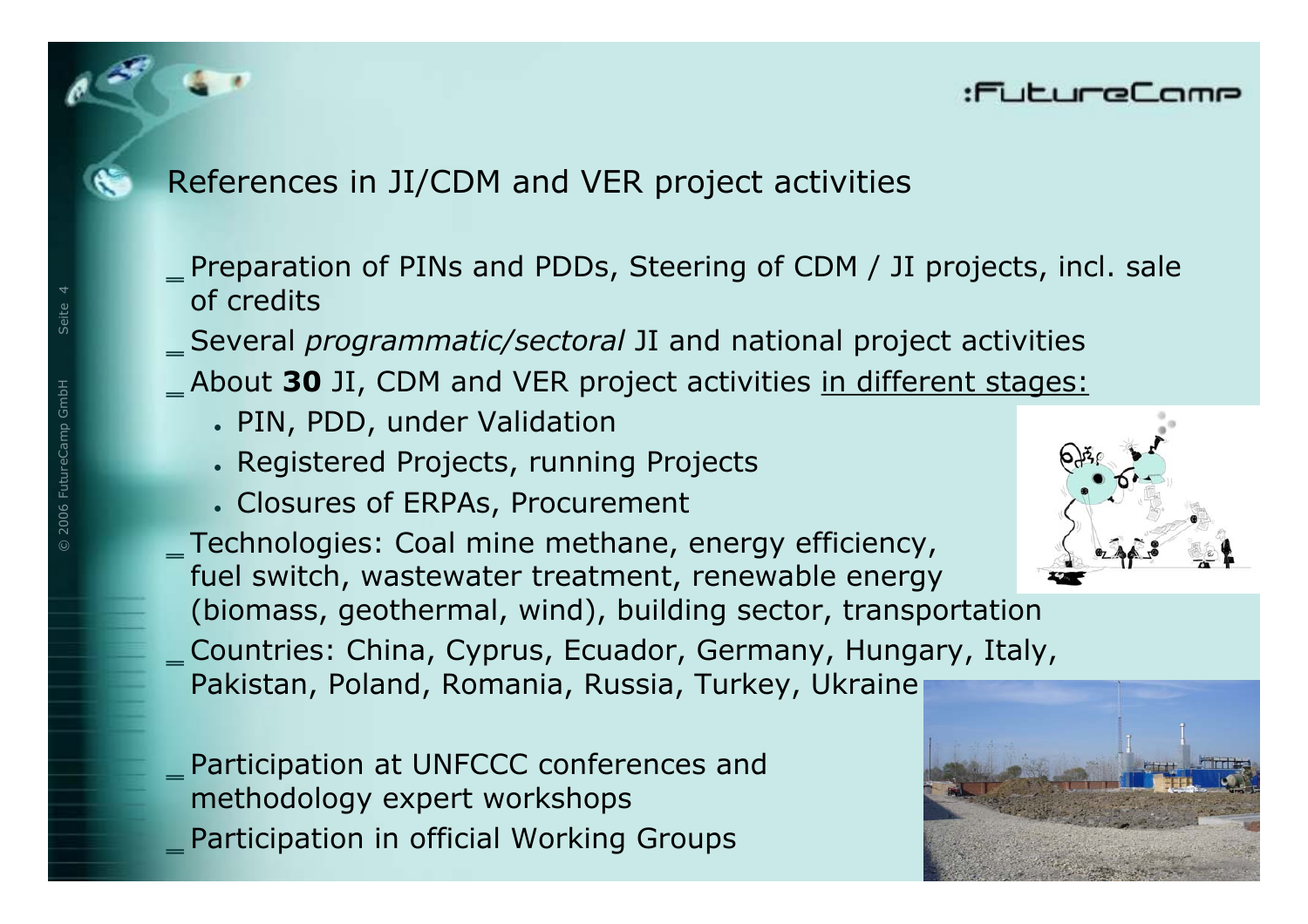## Example 1: CDM in China - supporting Steag`s China Activities

- ‗ Contributing to definition and implementation of an integrated strategic approach to CDM coal mine methane projects in China,
- $\equiv$  Supporting the ERPA negotiations including amount of CERs, price, schedule, responsibilities of each party, liabilities etc.,
- ‗ Ongoing: Negotiating CDM-specific aspects in the Joint Venture contract, Developing the PDD, Preparing the validation audits and supporting the validation process, supporting communication with the authorities, e.g. for obtaining LoEs and LoAs **Results:** 
	- **Succesful market entry through combination of our customers outstanding technological skills with CDM**
	- **Political support through German Government**







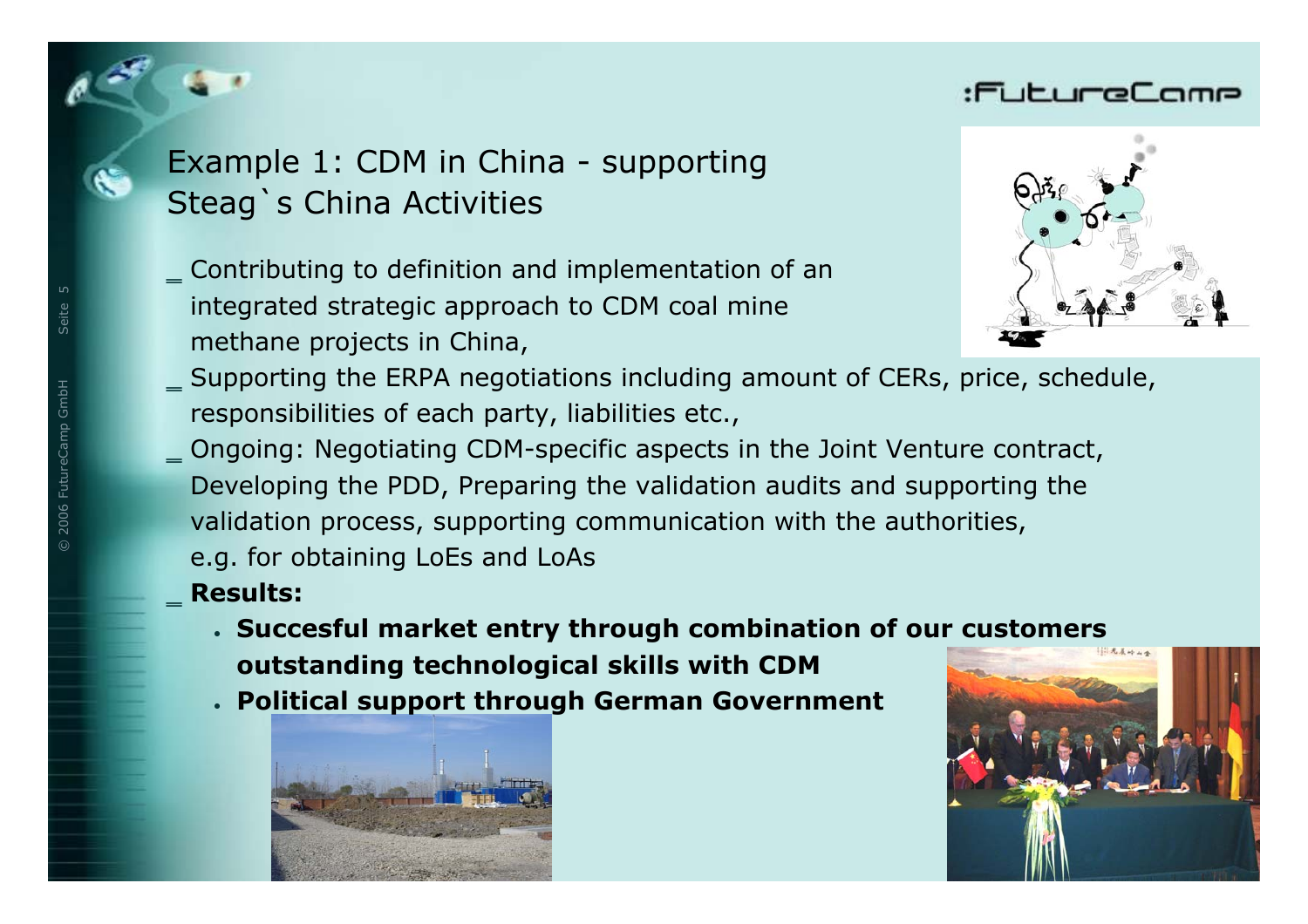#### :FutureCo

## Example 2-Part 1: Mari Wind Farm Project

 $\_$  First registered CDM project within the EU, project owner: WINCONO Cyprus

- $\_$  First wind project in Cyprus Technology Transfer
- $\_$  Establishing and promoting the use of grid-connected renewable energy technologies
- $\_$  Emission reductions: 16,993 t CO<sub>2</sub>e/a
- $-$  A total of 8 wind turbines with a capacity of
	- 1.5 MW each  $\rightarrow$  total capacity of 31.5 MW
- ‗ Methodology applied: AMS.I-D.
- ‗ Crediting period: 7 years
- ‗ Validation in March 2006 (TÜV SÜD) ‗ Registration in December 2006
- ‗ Additional benefits
	- Creation of local employment
	- Improving the infrastructure  $\blacksquare$

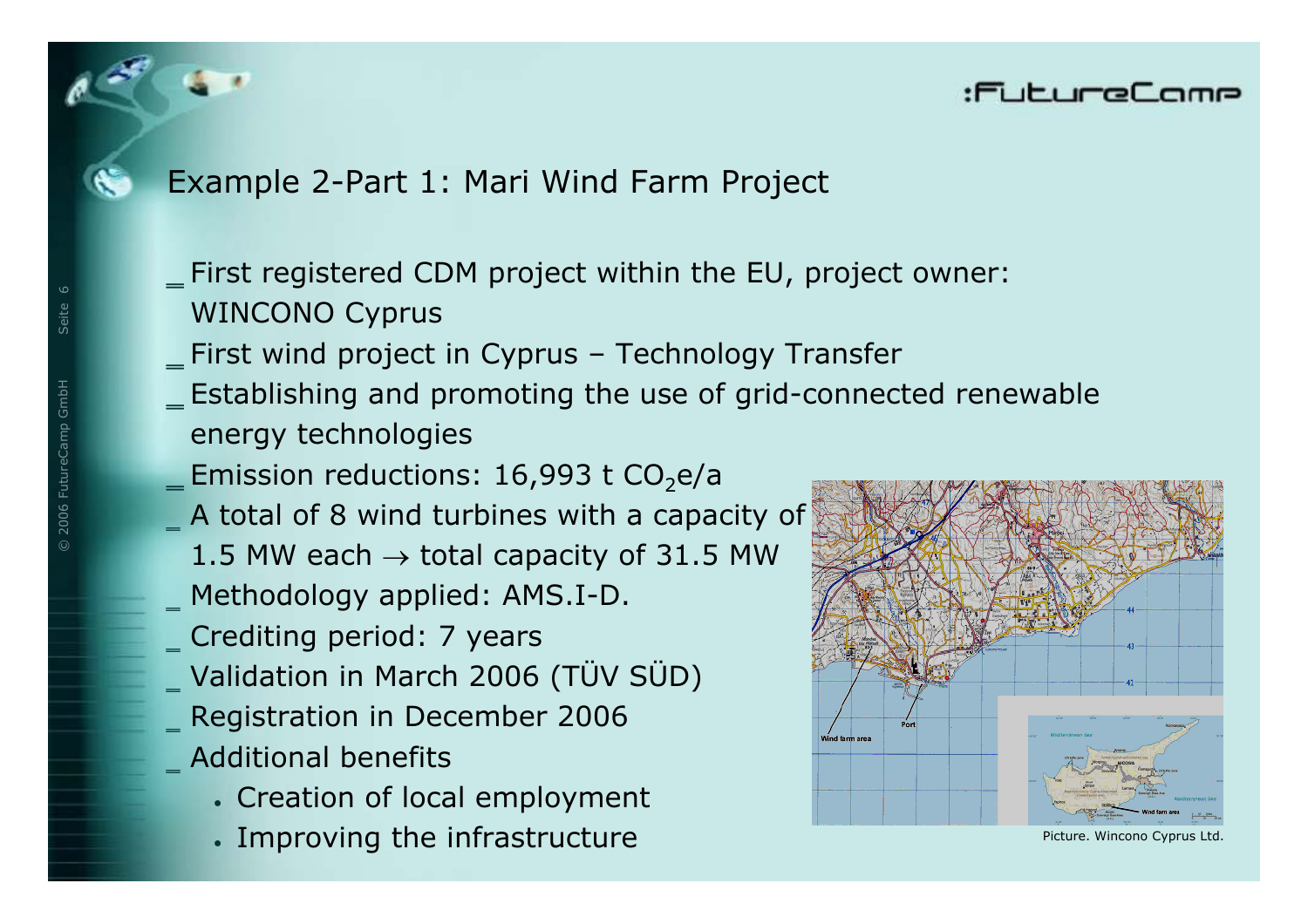## Example 2-Part 2: Alexigros Wind Farm Project

First large-scale CDM wind project in Cyprus and second registered CDM project within the EU

- ‗ Expected to generate 55,000 CERs annually
- ‗ A total of 21 wind turbines with a capacity of 1.5 MW each  $\rightarrow$  total capacity of 31.5 MW
- $\_$  Emission reductions: 55,559 t CO<sub>2</sub>e/a
- Methodology applied: ACM0002
- ‗ Crediting period: 7 years
- ‗ Validation 03/2006, Registration 12/2006
- ‗ **Results:**



:FutureCo

Picture: Fu

- **CDM revenues decisive for "bankability"**
- **Very relevant synergies and cost reductions through "doing two projects at once" –ongoing developments on bundling and programmatic approaches important!**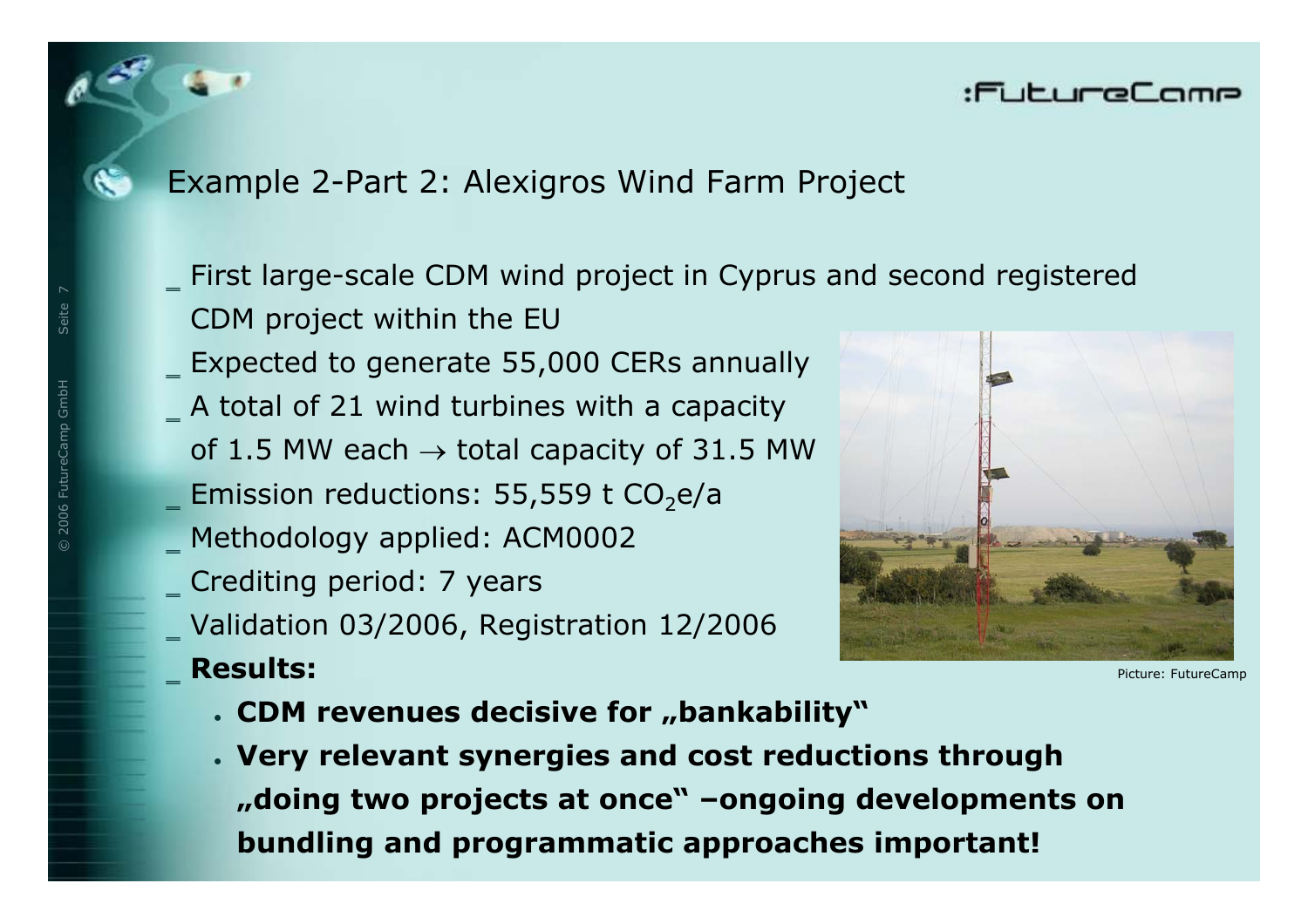

 $\equiv$  Example projects in the application process for JI:

• Fuel switch and energy efficiency in medium heating and energy units, Fuel Switch and energy efficiency in small heating units (both **programmatic**)

:FutureCo

- N2O Destruction
- Methane Destruction and Utilization in small biogas plants ‗ Administrative approach: Case by case, no general decisions, hopefully less time consuming in the future  $\overline{\phantom{a}}$  Critical Issues on additionality "judgement":
	- Relationship JI (public) subsidies and instruments like EEG Energy Efficiency Requirements of applicable laws